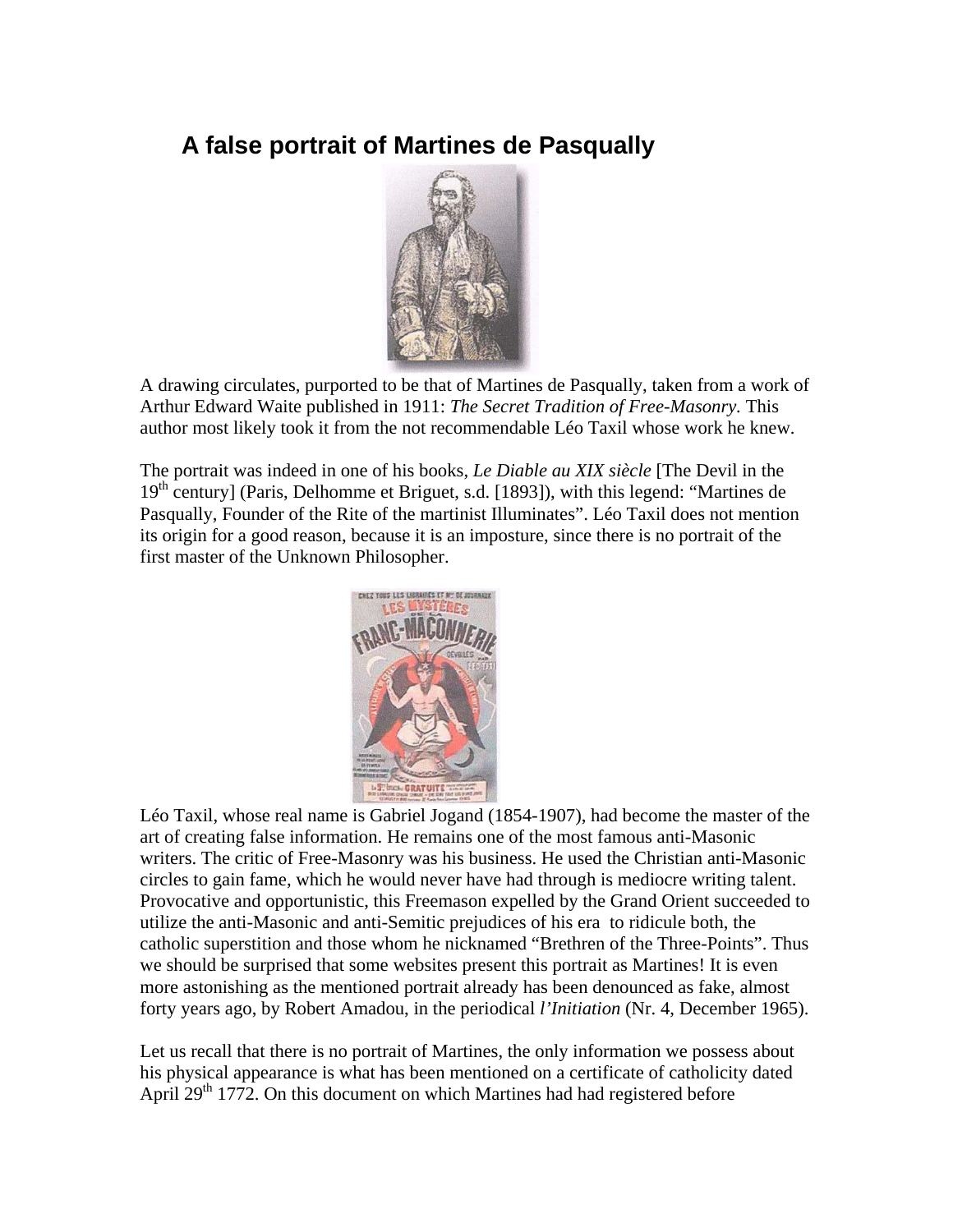embarking on the *Duc de Duras*, the ship on which he left France to go to Saint Domingue, it can be read: "Medium size, black hair, wearing a wig". (see Gérard van Rijnberk, *un Thaumathurge au XVIIIeme siècle, Martines de Pasqually, sa vie, son oeuvre, son ordre* [A Thaumathurgist of the 18th century, Martines de Pasqually, his life, his work, his order]*, Lyon, P.Derain-L. Raclet, 1938, p.8)* 

*Note: The false portrait of Martines we present here has been slightly colored and placed on a color graduated-background.* 

#### **Dominique Clairembault**

Note: The texts, documents and illustrations published on this site (www.philosopheinconnu.com) are protected by a copyright; their reproduction, partial or integral, is forbidden.

Translated by Chantal Bassiouni in 2009 with the permission of the author Published on www.martinism.com with the permission of the translator

Source: http://www.philosophe-inconnu.com/Maitres/martines\_portrait.htm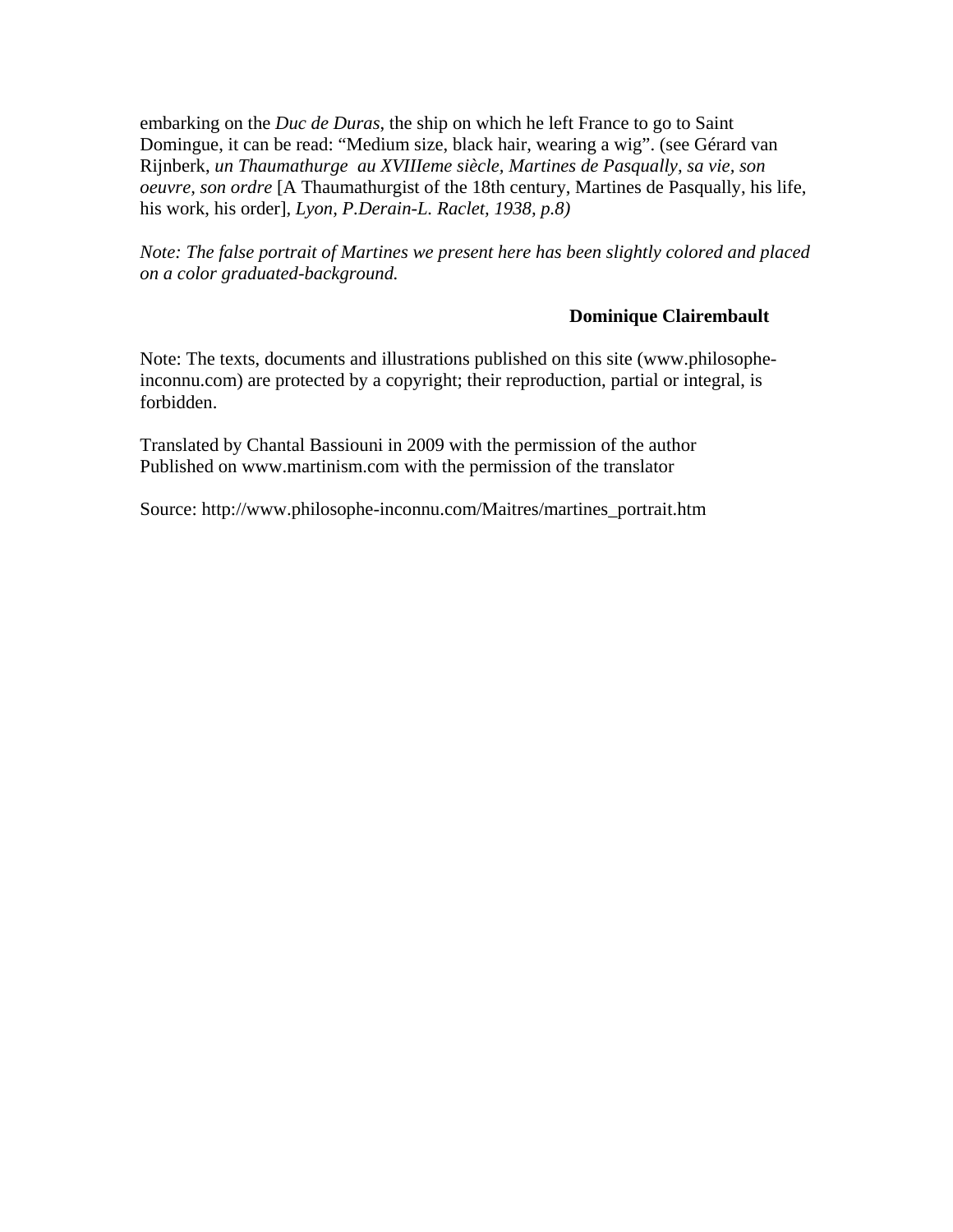## **Additional Information:**

## **Cover of Léo Taxil's - Le Diable au XIXe siècle**